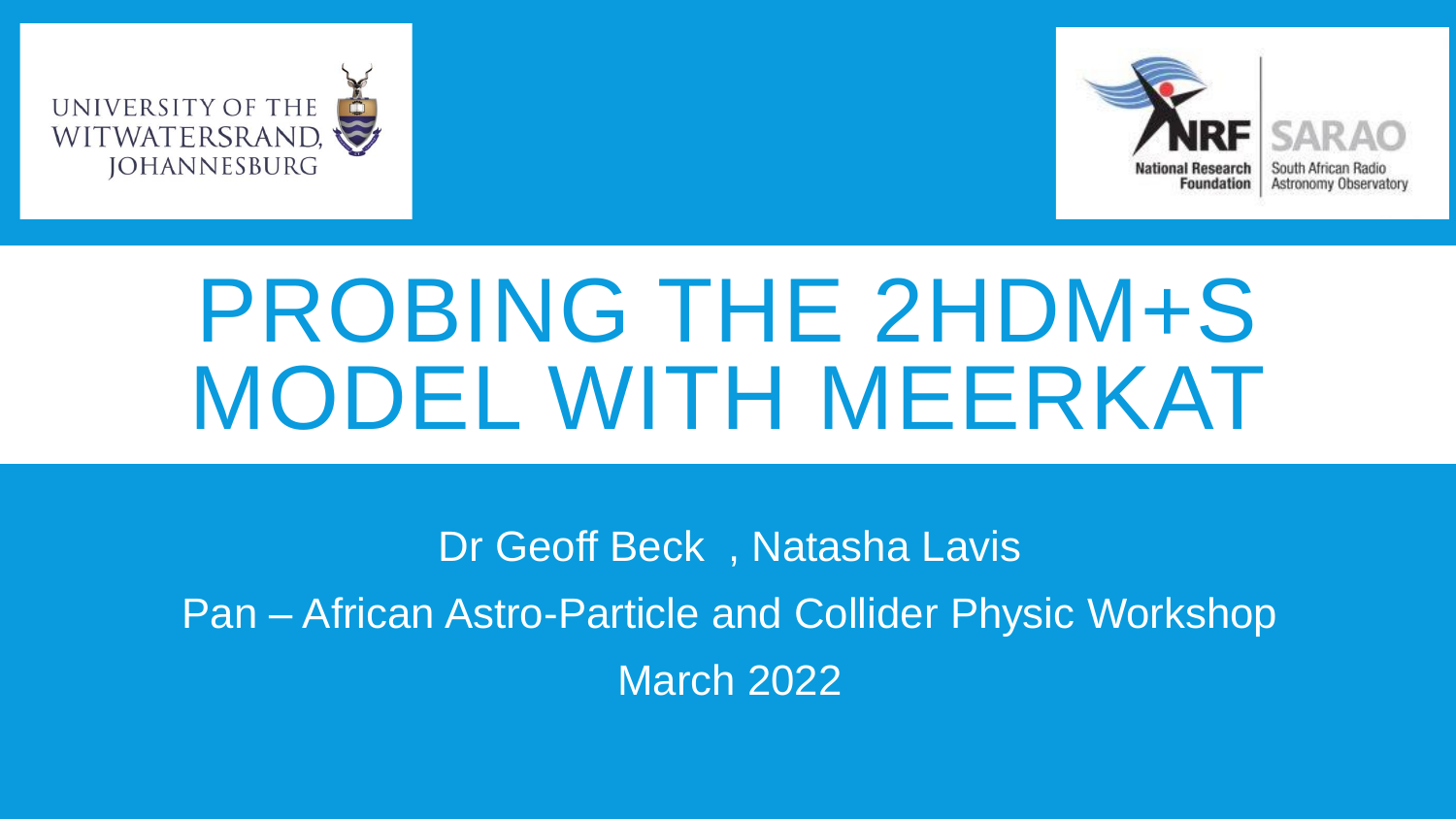### WHY DO WE CARE ABOUT DARK MATTER?



https://chandra.harvard.edu/chronicle/0108/universe/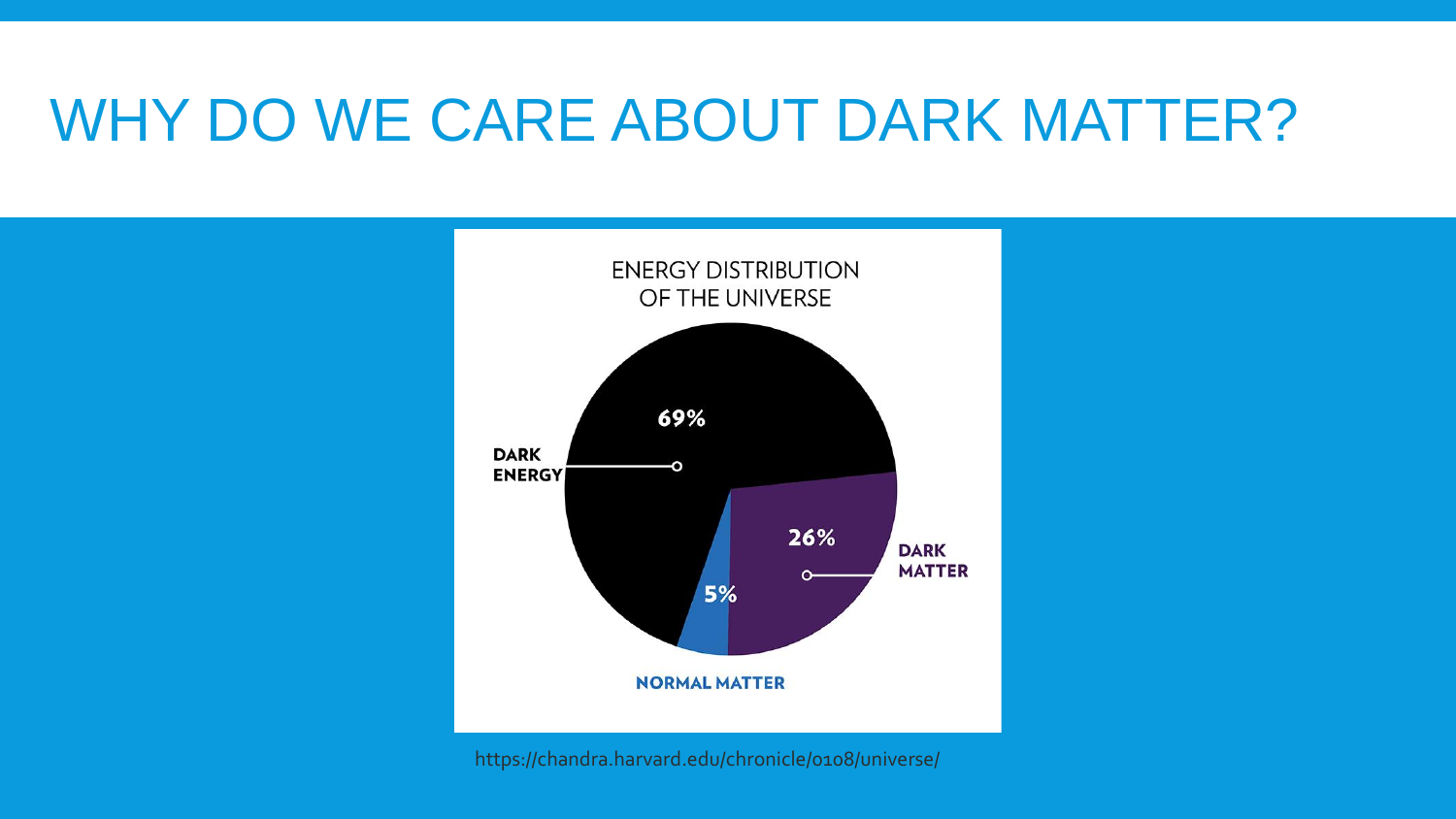#### 2HDM+S AND DARK MATTER

- $\cdot$  Introduced as a particle physics model to explain anomalies within LHC data. 8 sigma excesses reported.
- H: heavy Higgs –like boson
- S : mediator scalar boson.
	- 4.8 sigma excess has been reported in the required mass range.
- $\cdot$   $\chi$  : a dark matter candidate
	- 65-100 GeV

Effective decay vertex  $H \to h \chi \chi$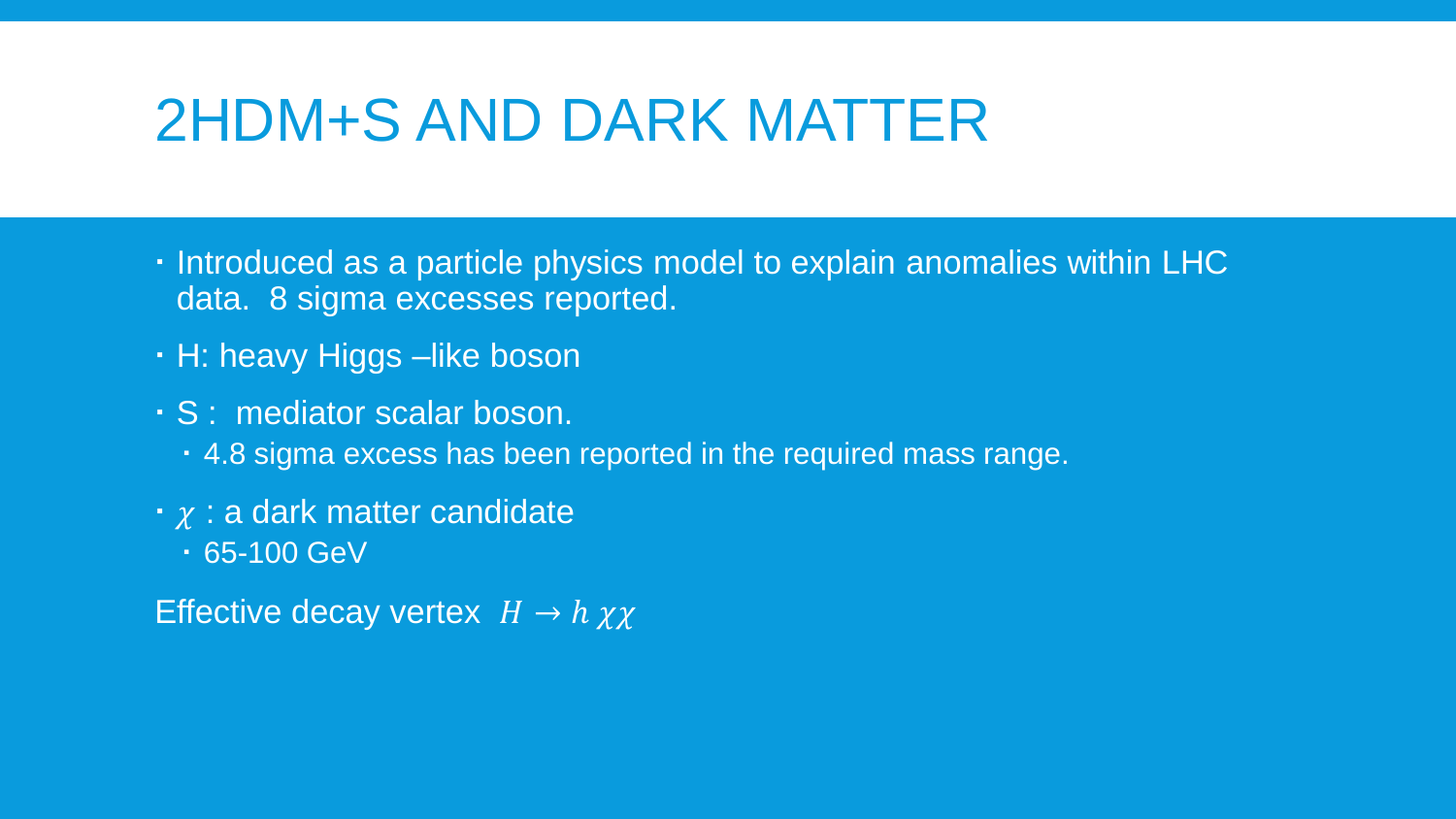#### ANNIHILATION CHANNELS



- We consider generic WIMP annihilation channels, bottom quarks and tau leptons, as well as the 2HDM+s model.
- The dark matter candidate interacts with the standard model via the mediator scalar S.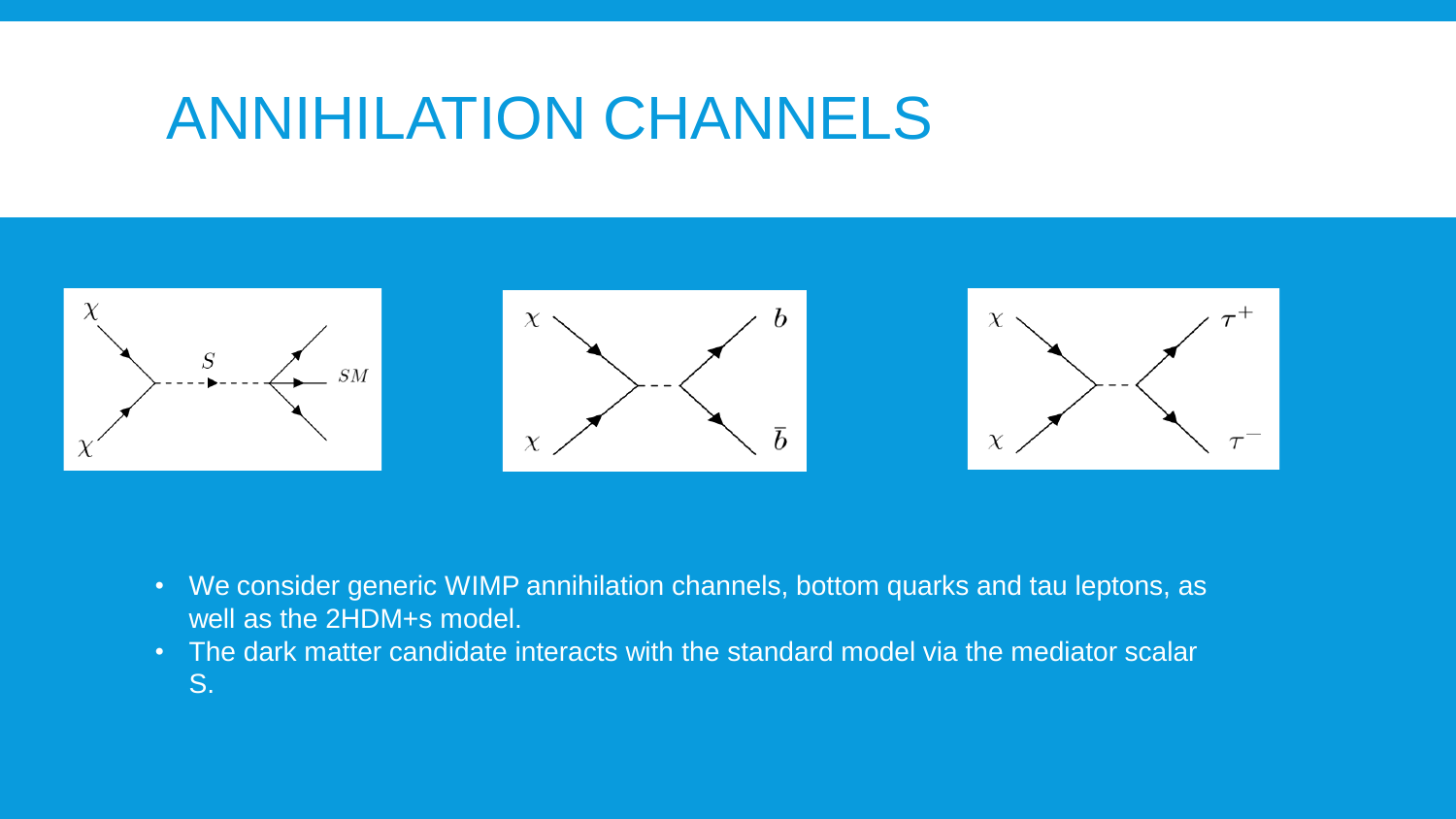#### GALAXY CLUSTER SAMPLE

- Currently investigating 8 clusters from the MeerKAT Galaxy Cluster Legacy Survey.
- Properties of sample:
	- Diffuse emission present
	- · Identified as halos
	- Mixture of radio and X-ray selected.

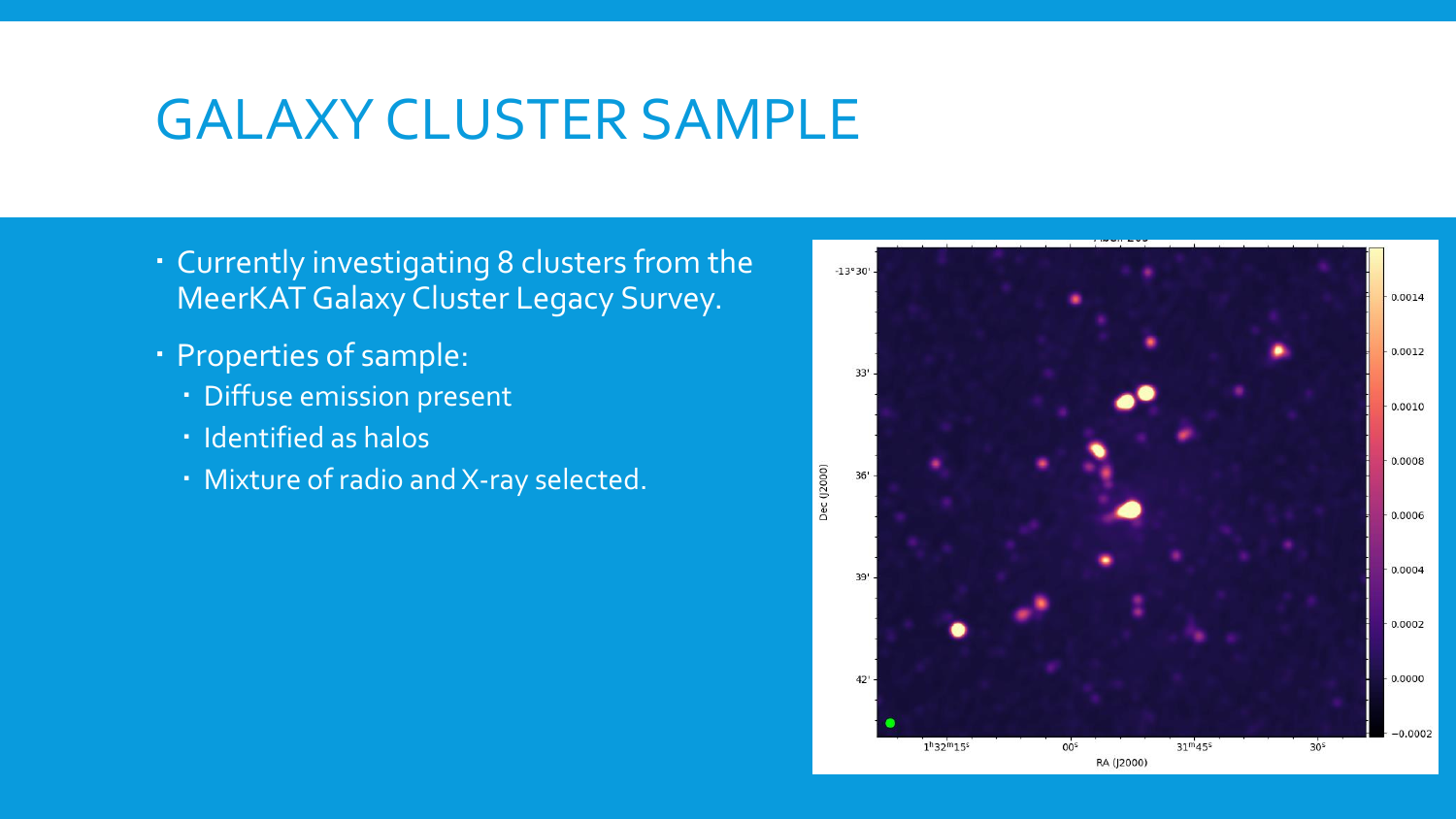#### METHODOLOGY- MEASURED FLUXES

- The measured diffuse fluxes
- These fluxes are obtained by using a  $3\sigma$  contour over the local RMS to identify region.
- SAODS9 used to measure integrated flux of the whole region (removes background)
- PYBDSF to identify point sources
- Remove the fluxes of the point sources

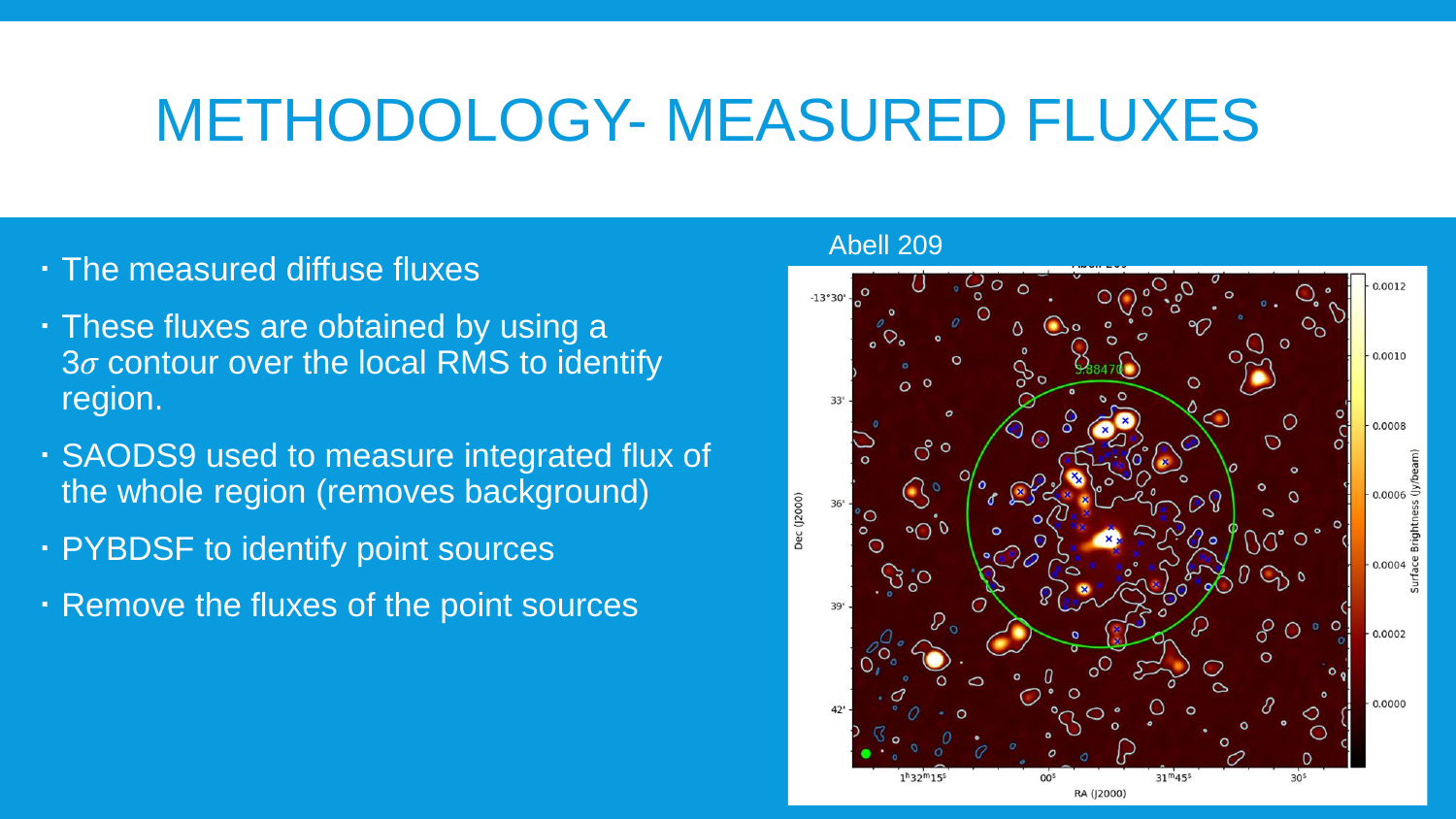#### METHODOLOGY – PREDICTIONS

- Dr Beck's 'dark matters' tool is employed for the prediction of the synchrotron flux.
- Predict the synchrotron emission produced as a consequence of the annihilation process
	- Generate electron spectra produced as a result of the annihilation chains
	- Model the halo environment
		- Takes in physical properties of the halo, the characteristic density and the scale radius.
	- Model the diffusion processes
		- Considers the gas distribution, magnetic fields, loss processes
- The physical scales considers ~ 1000 kpc ( size of region defined)
- $\cdot$  Then left with the unknown  $<\sigma V>$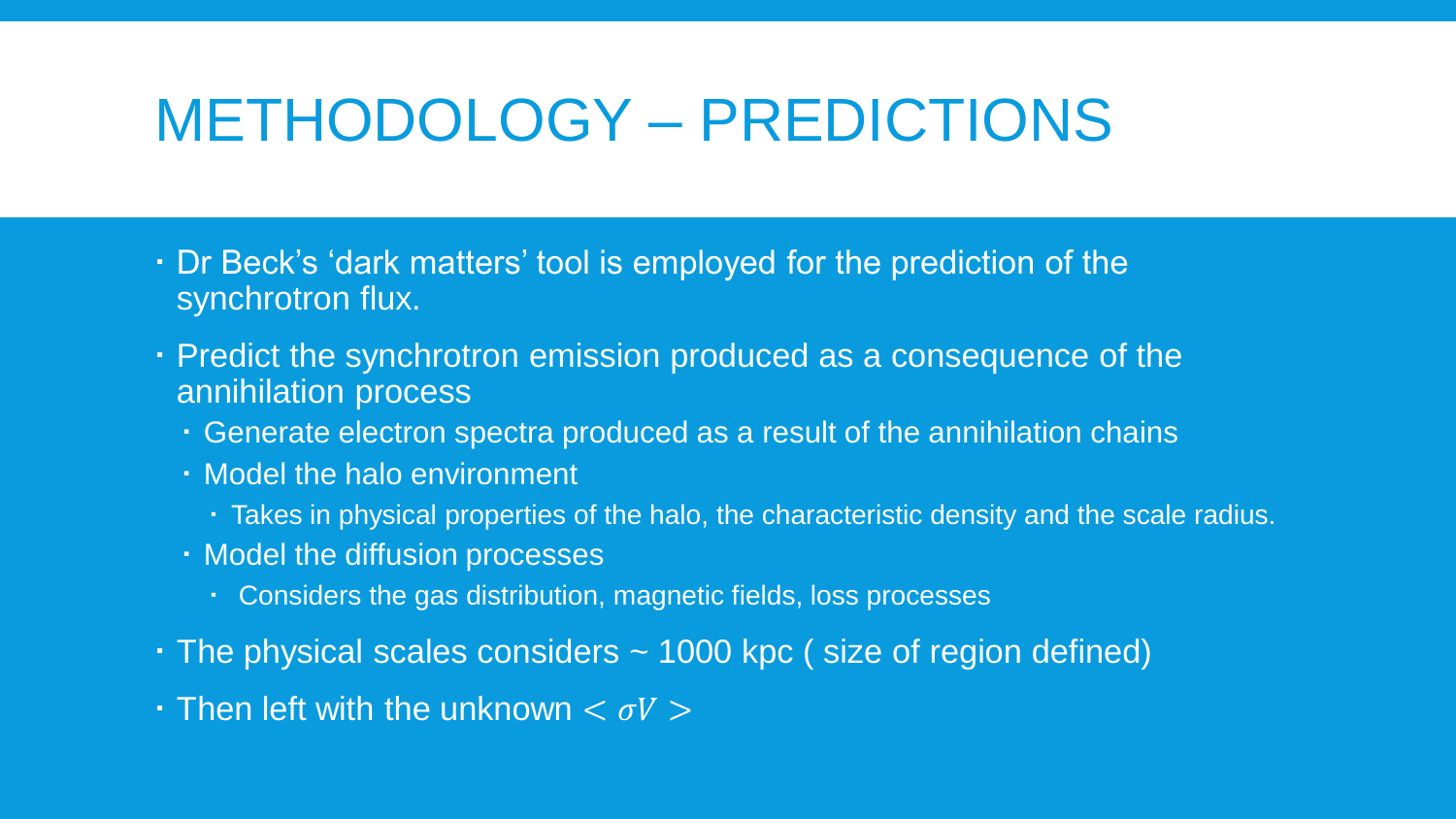

Limits on the cross section using a 95% confidence level



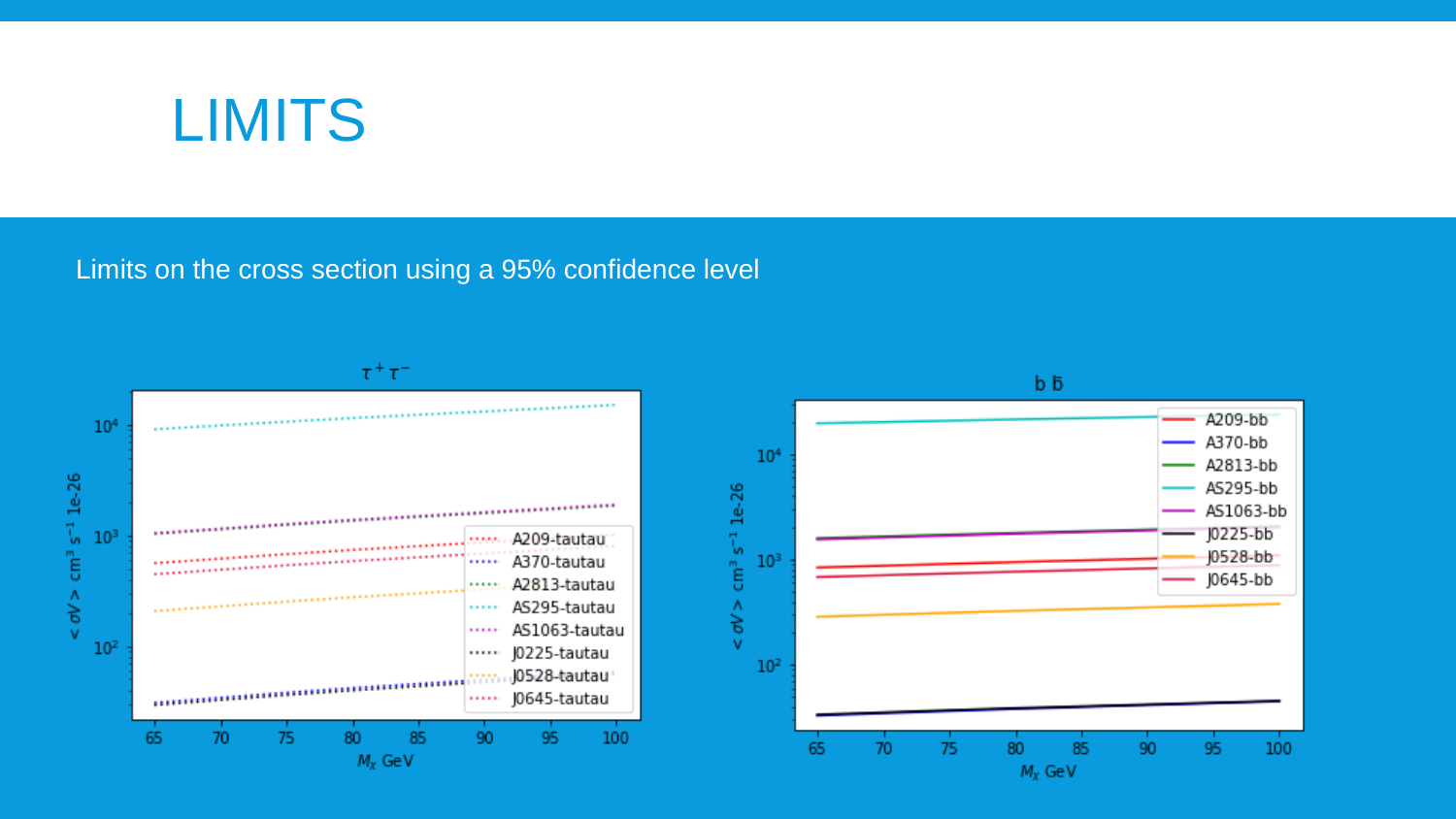

Have found cross sections that lie between 1e-24 to 1e-22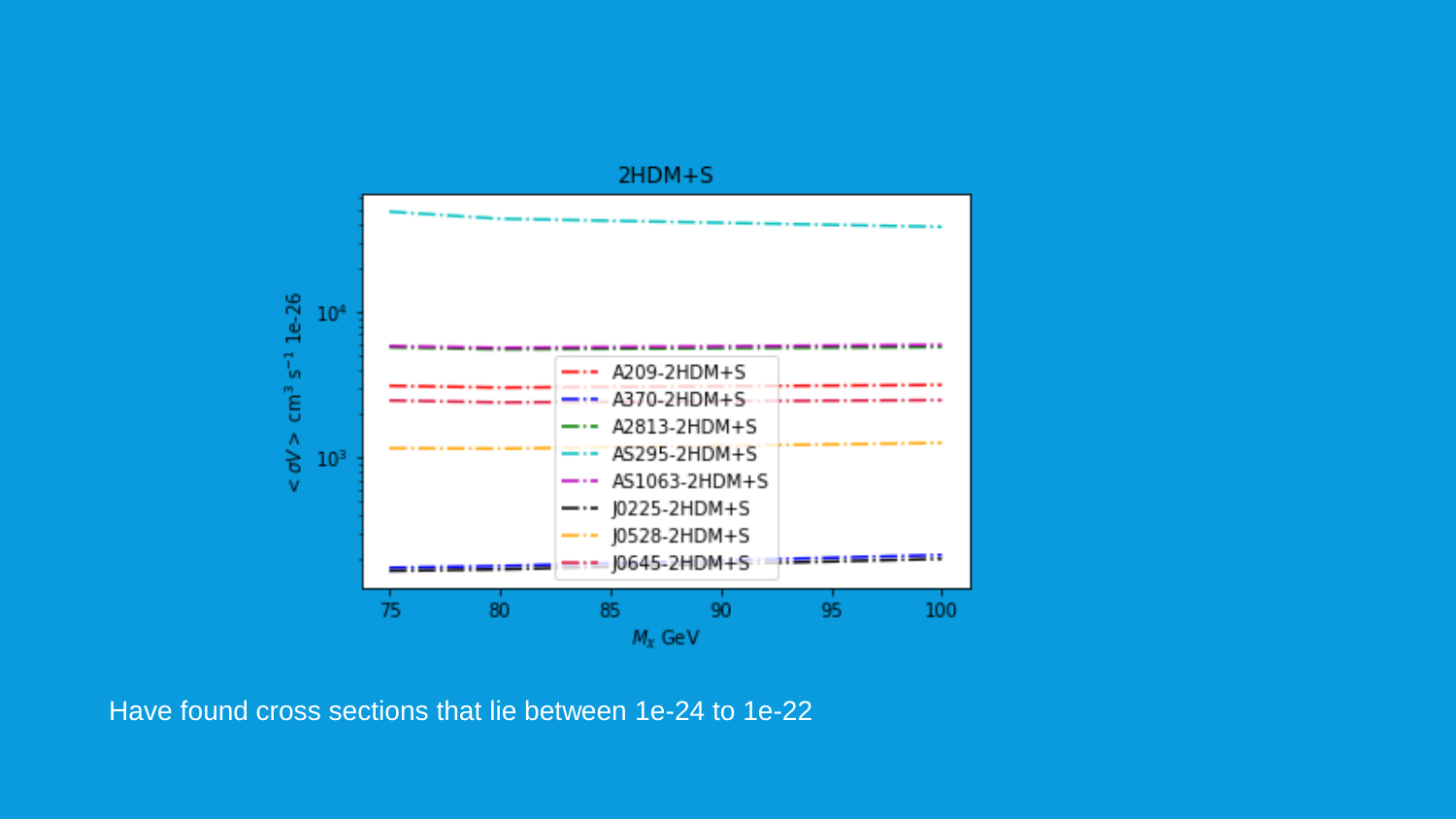

The cross section limits for Abell 370

The effects of substructure boost the signal and produce tighter constraints. Scaled boosts calculated using relation presented in Jiang et al 2016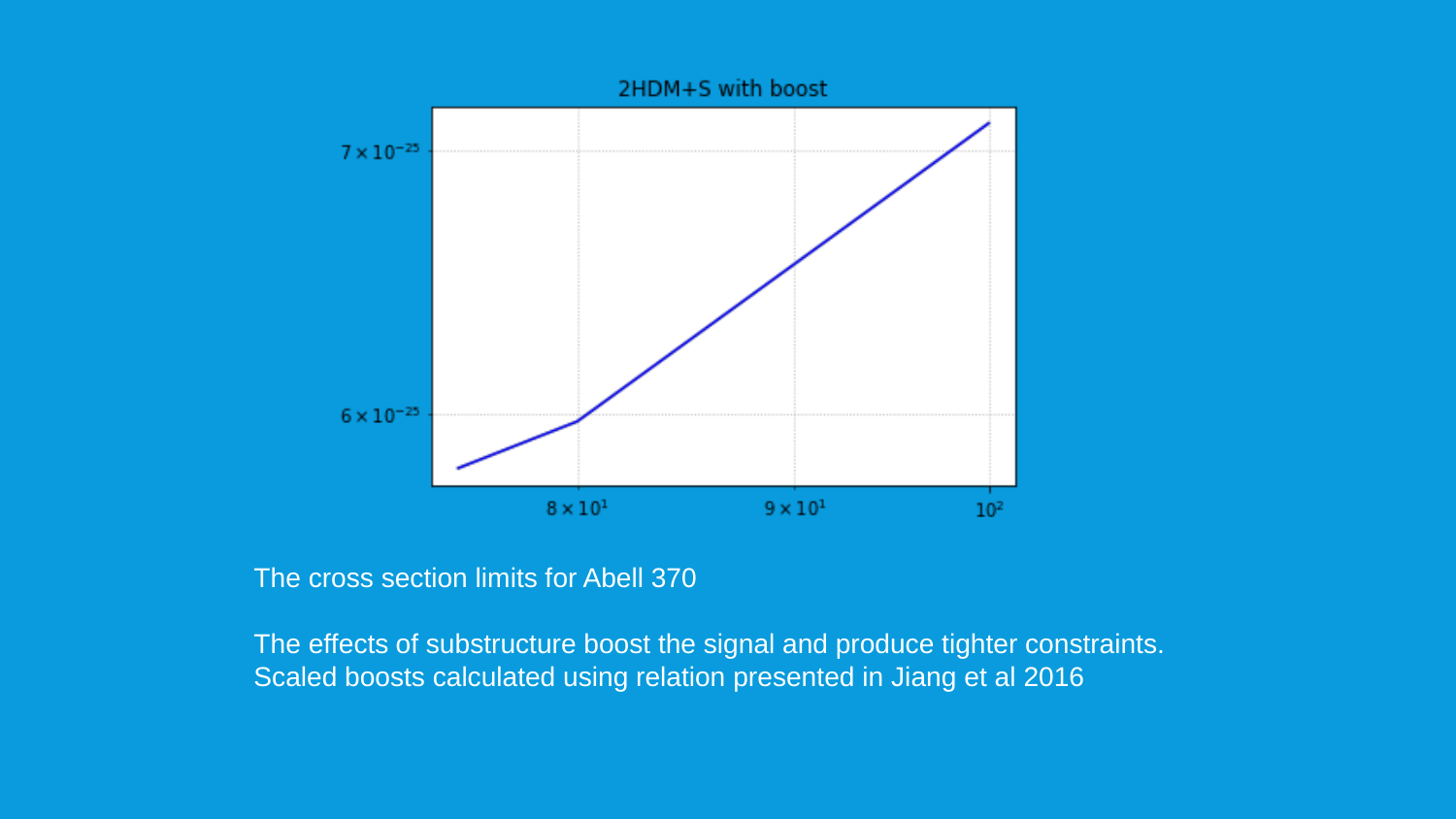#### UNCERTAINTIES

#### Uncertainties within the measured values:

- Systematic uncertainty 5%
- Various statistical uncertainties within measurement process
- Uncertainties within the modelling:
	- Unknown properties gas distribution , magnetic field distribution.
	- Scaled using Coma properties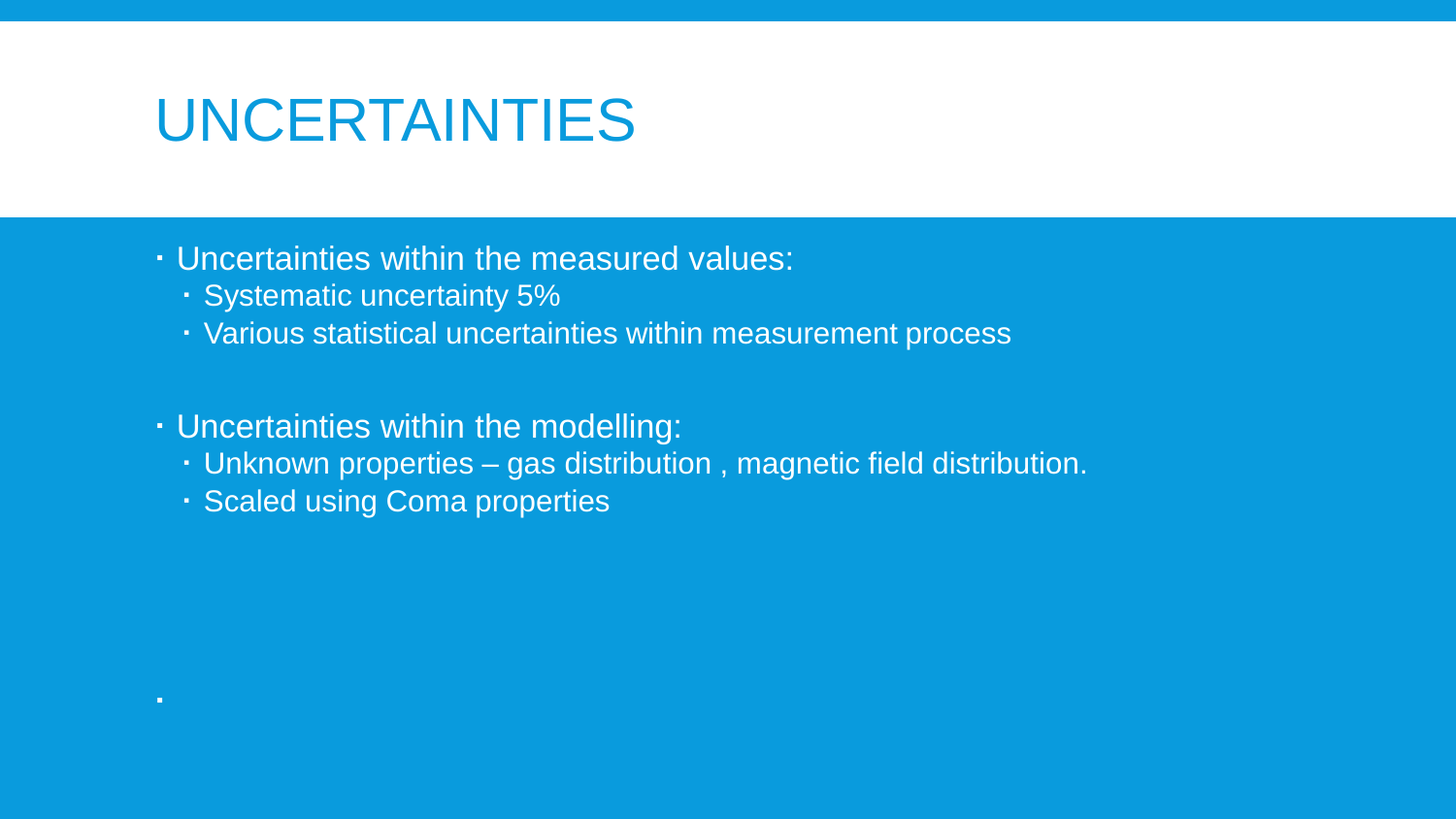#### FURTHER WORK

Moving forward we hope to obtain better limits by considering :

- 10 additional clusters.
- Stack individual cluster likelihoods.

Surface brightness profiles- clash between baryonic and DM cases. Also consider clusters without diffuse signals - limited to just the noise.